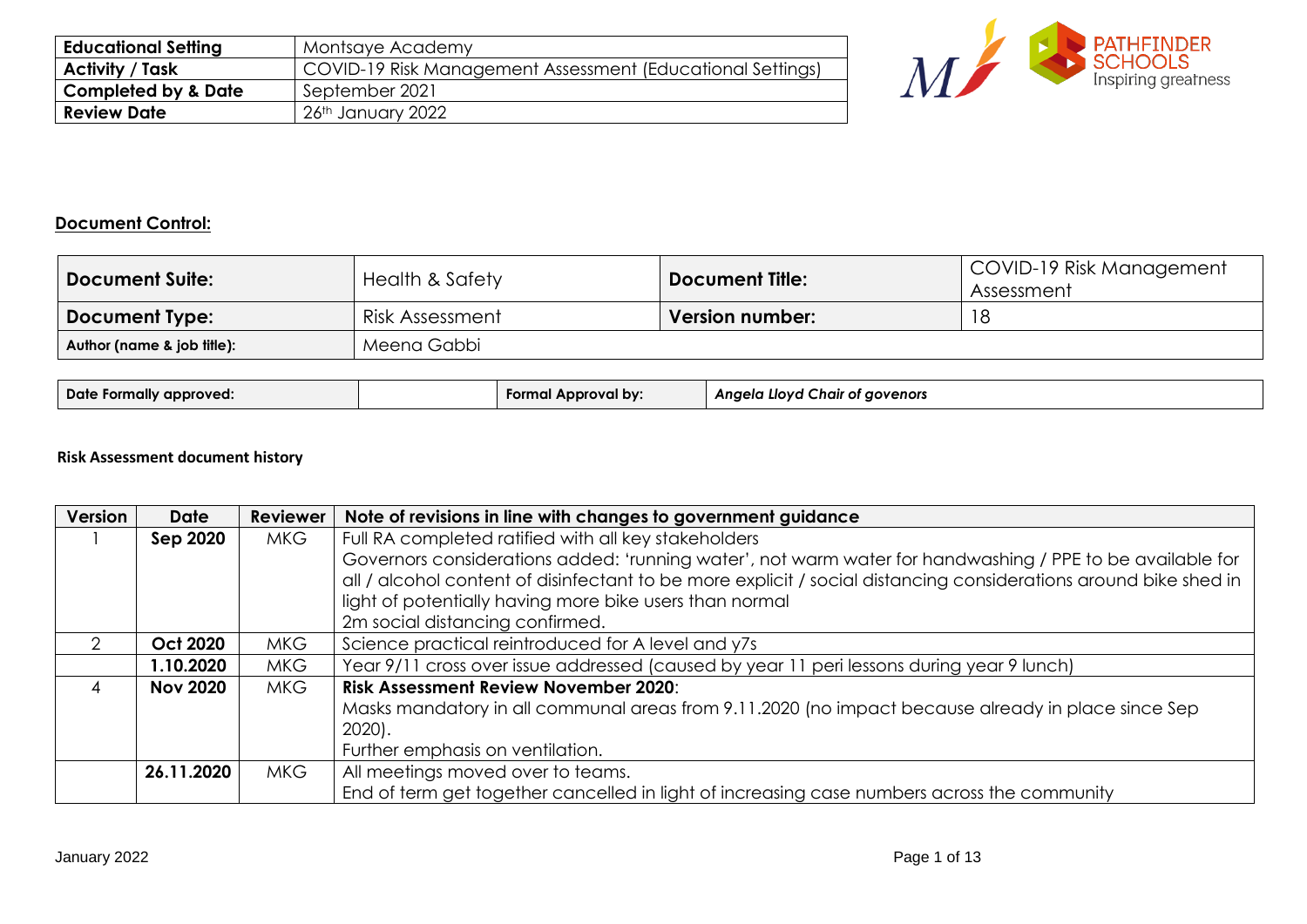| <b>Educational Setting</b>     | Montsaye Academy                                           |
|--------------------------------|------------------------------------------------------------|
| <b>Activity / Task</b>         | COVID-19 Risk Management Assessment (Educational Settings) |
| <b>Completed by &amp; Date</b> | September 2021                                             |
| <b>Review Date</b>             | 26th January 2022                                          |



| 5              | <b>Jan 2021</b> | <b>MKG</b> | <b>Risk Assessment review January 2021:</b>                                                                |  |  |  |
|----------------|-----------------|------------|------------------------------------------------------------------------------------------------------------|--|--|--|
|                |                 |            | Key points reinforced in classroom ventilation, masks in communal areas (mandatory) and masks in           |  |  |  |
|                |                 |            | classrooms (optional), seating plans and proximity to pupils. Good hygiene reinforced as well.             |  |  |  |
|                |                 |            | No face-to-face meeting will take place- all will be over teams.                                           |  |  |  |
|                |                 |            | Key changes:                                                                                               |  |  |  |
|                |                 |            | Masks mandatory in communal areas for all. Montsaye Academy staff and pupils already do this               |  |  |  |
|                |                 |            | therefore it will not be a change to existing practice. Masks in classrooms will be permitted. Pupils will |  |  |  |
|                |                 |            | be encouraged to wear them in classrooms as well from 5th January 2021.                                    |  |  |  |
|                |                 |            | Mass testing for pupils in key worker provision.                                                           |  |  |  |
| 6              | <b>Mar 2021</b> | <b>MKG</b> | <b>Risk Assessment Review</b>                                                                              |  |  |  |
|                |                 |            | Reopening 8.3.2021 RA following 22.2.2021 guidance:                                                        |  |  |  |
|                |                 |            | Staff Home Testing Risk Assessment<br>$\bullet$                                                            |  |  |  |
|                |                 |            | Mass Testing Risk Assessment                                                                               |  |  |  |
|                |                 |            | Site & one way systems<br>$\bullet$                                                                        |  |  |  |
|                |                 |            | Practical subject Risk Assessments for drama, PE, food, peri music, product design, computer science       |  |  |  |
|                |                 |            | and drama.                                                                                                 |  |  |  |
|                |                 |            | Masks to be worn in all lessons                                                                            |  |  |  |
| $\overline{7}$ | Apr 2021        | <b>MKG</b> | <b>Risk assessment review</b>                                                                              |  |  |  |
|                |                 |            | Return to school after Easter holidays                                                                     |  |  |  |
|                |                 |            | Year 9 toilets in Hums from now on not the sport centre                                                    |  |  |  |
|                |                 |            | Drama lessons will resume in the drama studio<br>$\bullet$                                                 |  |  |  |
|                |                 |            | PE lessons at key stage 3 will be two lessons of practical now<br>$\bullet$                                |  |  |  |
|                |                 |            | Some tentative enrichment will be taking place from week 2 of this term                                    |  |  |  |
|                |                 |            | Mask wearing to continue as before, following government guidance                                          |  |  |  |
| 8              | 26.4.2021       | <b>MKG</b> | Staff no longer required to ask MKG for permission to hold meetings at school with external visitors.      |  |  |  |
| 9              | 24.5.2021       | <b>MKG</b> | Y7 to move out of tutor groups and into sets.                                                              |  |  |  |
|                |                 |            | Reintroduction of changing into PE kits for year 8 only                                                    |  |  |  |
| 10             | 28.6.2021       | <b>MKG</b> | School trips approved: DoE silver, CCF camp & Drama theatre trip                                           |  |  |  |
| 11             | <b>Jul 2021</b> | <b>MKG</b> | <b>Risk Assessment review</b>                                                                              |  |  |  |
|                |                 |            | Whole school one-way system to be introduced in Sep 2021.                                                  |  |  |  |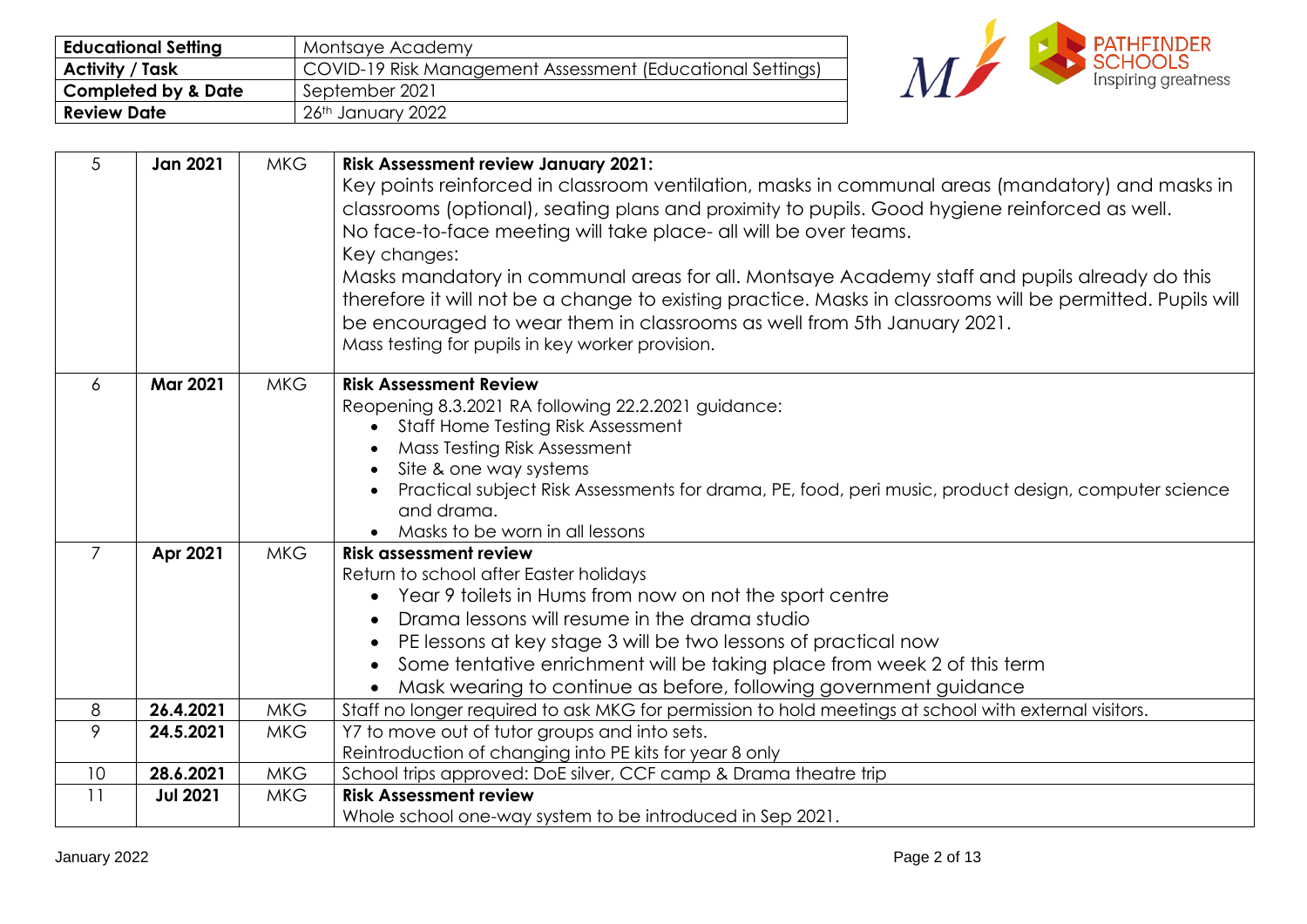| <b>Educational Setting</b>     | Montsaye Academy                                           |
|--------------------------------|------------------------------------------------------------|
| <b>Activity / Task</b>         | COVID-19 Risk Management Assessment (Educational Settings) |
| <b>Completed by &amp; Date</b> | September 2021                                             |
| <b>Review Date</b>             | 26th January 2022                                          |



| 12 | 20.9.2021  | <b>MKG</b> | On advice from PHE the following additional measures have been put in place:                               |
|----|------------|------------|------------------------------------------------------------------------------------------------------------|
|    |            |            | Update to include return to pupils wearing masks in communal areas                                         |
|    |            |            | Extra vigilance from staff                                                                                 |
|    |            |            | Meetings move to remote- where possible                                                                    |
|    |            |            | Face to face meeting in ventilated spaces and wearing masks                                                |
| 13 | 29.9.2021  | <b>MKG</b> | On advice from PHE                                                                                         |
|    |            |            | Masks to be worn in classrooms as well from 29th September 2021                                            |
|    |            |            |                                                                                                            |
|    |            |            | New operational guidance for schools                                                                       |
|    |            |            | Move to remote provision where possible                                                                    |
|    |            |            | Limit visitors onto site                                                                                   |
| 14 | 12.11.2021 | <b>MKG</b> | Decline in cases as above                                                                                  |
|    |            |            | Requirement for masks for pupils to be removed from Monday 15 <sup>th</sup> November 2021                  |
|    |            |            | Masks continue to be in place for staff in communal areas, for visitors on site and parental meetings      |
|    |            |            | Masks should be worn when working in close proximity with other people                                     |
| 15 | 29.11.2021 | <b>MKG</b> | Following DFE guidance the reintroduction of masks in communal areas for pupils                            |
|    |            |            | Staff encouraged to exercise caution when having meetings-everyone wearing masks-rooms well ventilated     |
| 16 | 22.12.2021 | <b>MKG</b> | New guidance on isolation changing from 10 days to 7 days providing negative lateral flow                  |
| 17 | 02.01.2022 | <b>MKG</b> | Change in operational guidance for schools                                                                 |
|    |            |            | Mask to be worn in lessons and communal areas by pupils                                                    |
| 18 | 28.01.2022 | <b>MKG</b> | Change in guidance on masks- not required for pupils in schools                                            |
|    |            |            | Staff at Montsaye will continue to wear them in communal areas until half term at which point this will be |
|    |            |            | reviewed                                                                                                   |
|    |            |            | One way system will no longer be operational from Monday 31st January                                      |

New operational guidance for schools updated January 2022 :

[https://assets.publishing.service.gov.uk/government/uploads/system/uploads/attachment\\_data/file/1050624/Schools\\_COVID-19\\_operational\\_guidance\\_Jan\\_2022.pdf](https://assets.publishing.service.gov.uk/government/uploads/system/uploads/attachment_data/file/1050624/Schools_COVID-19_operational_guidance_Jan_2022.pdf)

A number of key measures are being implemented at Montsaye Academy from September 2021 these are continuing in January 2022.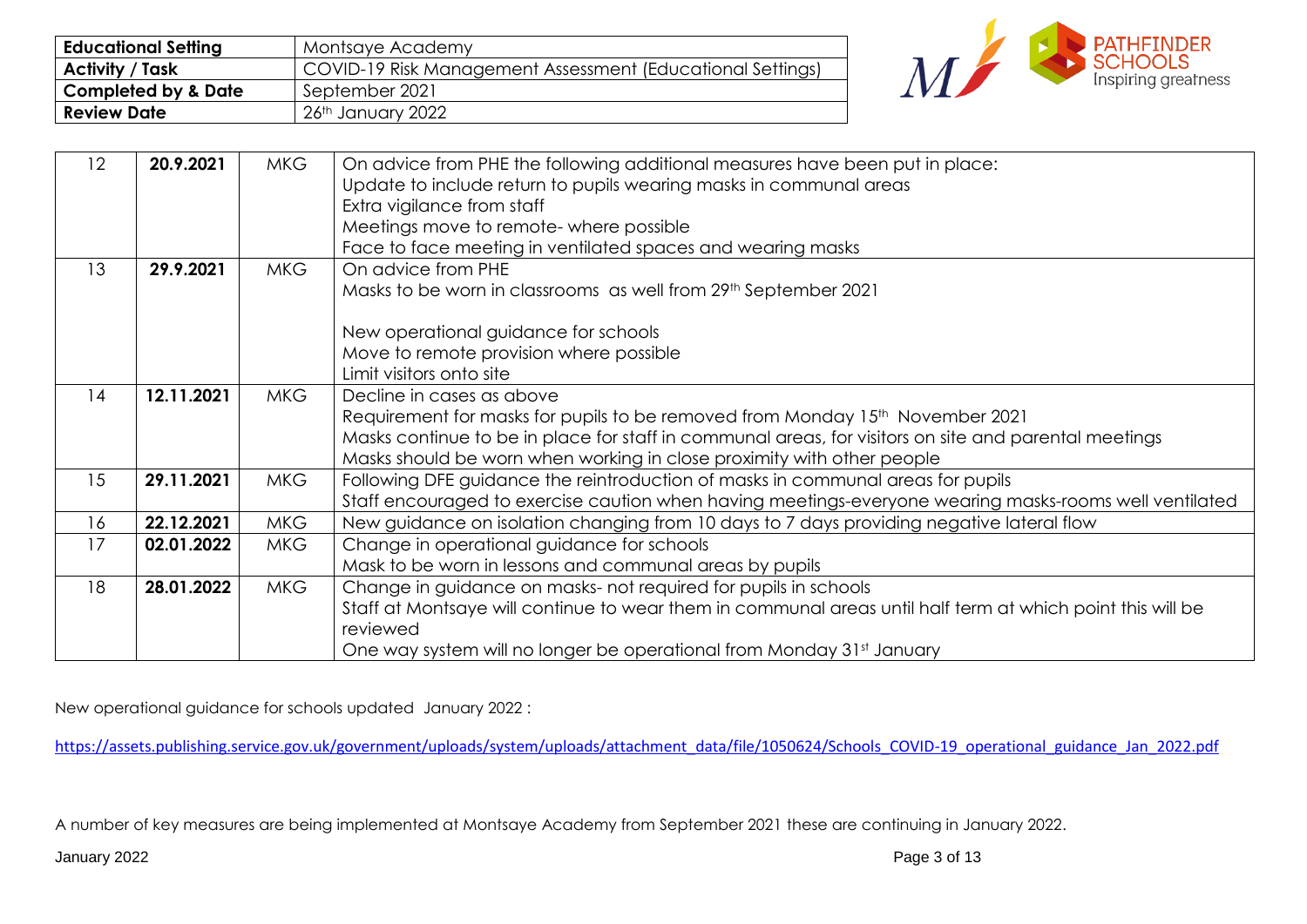| <b>Educational Setting</b>     | Montsaye Academy                                           |
|--------------------------------|------------------------------------------------------------|
| <b>Activity / Task</b>         | COVID-19 Risk Management Assessment (Educational Settings) |
| <b>Completed by &amp; Date</b> | September 2021                                             |
| <b>Review Date</b>             | 26th January 2022                                          |



- Third venue for lunch to avoid overcrowding in eating areas
- Hand sanitising areas around the school
- Masks to be worn by adults in communal areas/enclosed areas
- Masks to be worn in meetings
- All key areas will be provided with hand sanitiser and antibacterial wipes
- Cleaning regimes will be maintained at a high standard- including door handles and high traffic areas
- Everyone will be encouraged to maintain the good hygiene and respiratory habits
- Staff will be encouraged to continue with twice weekly testing until the end of September when this will be reviewed
- A management outbreak plan will also be implemented as necessary and in line with guidance
- Ventilation is still key- labelled windows will remain open and staff encouraged to refresh air in rooms regularly



Outbreak-Manage

• A copy of the Pathfinder management outbreak plan can be found here ment-Plan- PS Dec 2

| What are the<br>hazards?                       | Who might be harmed and<br>how?                                                                                    | What are you doing already?                                                                                                                                                                                                                                                                                                                                                                                                                                                                                     | What further action is necessary?                                                                                                                                                                                                                                                                     | Action<br>by<br>whom? | Action<br>by<br>when? | Done |
|------------------------------------------------|--------------------------------------------------------------------------------------------------------------------|-----------------------------------------------------------------------------------------------------------------------------------------------------------------------------------------------------------------------------------------------------------------------------------------------------------------------------------------------------------------------------------------------------------------------------------------------------------------------------------------------------------------|-------------------------------------------------------------------------------------------------------------------------------------------------------------------------------------------------------------------------------------------------------------------------------------------------------|-----------------------|-----------------------|------|
| Prevention<br>of the<br>spread of<br>the virus | All staff/pupils on site<br>Visitors on site<br>Staff needing support for<br>any children with<br>additional needs | Minimise contact with individuals who are<br>unwell by following latest government<br>guidance on self-isolation<br>clean hands thoroughly more often than<br>usual<br>ensure good respiratory hygiene by<br>promoting the 'catch it, bin it, kill it'<br>approach<br>Enhanced cleaning, including cleaning<br>frequently touched surfaces often, using<br>standard products such as detergents and<br><b>bleach</b><br>All first aiders have received training in PPE<br>and where appropriate this to be worn | Key reminders for the new academic<br>year:<br>All staff to be reminded of new<br>guidance regarding self-isolation<br>https://assets.publishing.service.g<br>ov.uk/government/uploads/syste<br>m/uploads/attachment data/file<br>/1050624/Schools COVID-<br>19_operational_guidance_Jan_20<br>22.pdf | All                   | Ongoing               |      |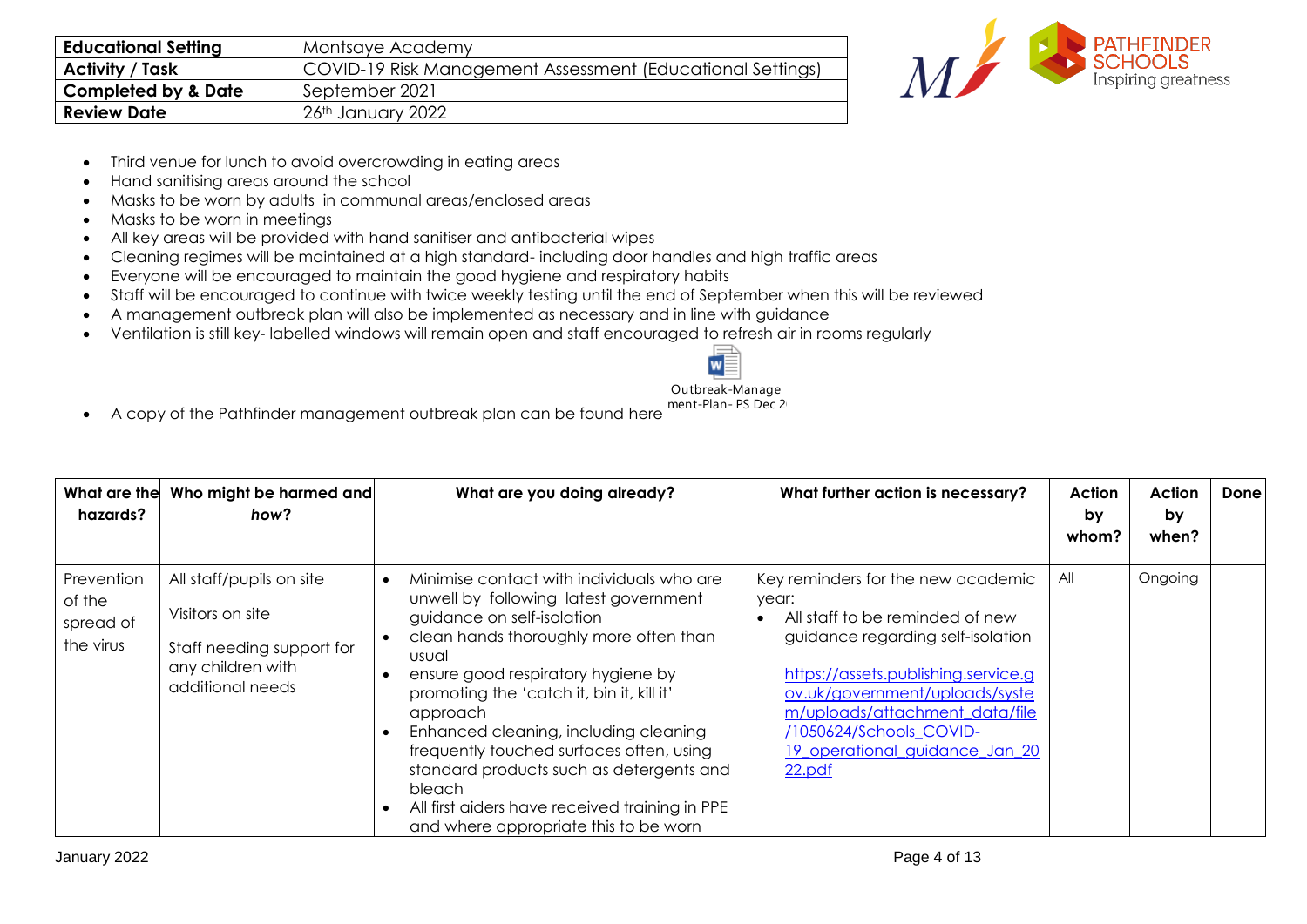| <b>Educational Setting</b>     | Montsaye Academy                                           |
|--------------------------------|------------------------------------------------------------|
| <b>Activity / Task</b>         | COVID-19 Risk Management Assessment (Educational Settings) |
| <b>Completed by &amp; Date</b> | September 2021                                             |
| <b>Review Date</b>             | 26th January 2022                                          |



| Face masks already worn in communal<br>areas and will continue until the end of<br>September when this will be reviewed<br>Masks to be worn by adults/pupils in<br>$\bullet$<br>communal areas/enclosed areas - does<br>this mean classrooms and shared offices?<br>Follow current advice | Good hygiene practices<br>$\bullet$<br>maintained all throughout the<br>academy<br>Pupils encouraged to<br>$\bullet$<br>wash/sanitise hands on entry and<br>exit to the building<br>Masks worn in communal areas<br>$\bullet$<br>by staff and in meetings with<br>parents<br>All staff will use hand gel on entry<br>and exit to each classroom and<br>on entry and exit to the building<br>Key spaces to be used risk<br>assessed and appropriate<br>ventilation. Site team will open<br>windows in key areas at the start<br>of the day<br>Office in design- nearest toliets<br>identified as a contained room<br>for use of pupil/adult with COVID<br>19 symptoms- this is well-<br>ventilated and secure space<br>away from other areas- room to<br>be furnished and put on the<br>cleaning schedule.<br>guidance.<br>Meetings with parents in<br>enclosed offices will require masks |                          |                    |            |
|-------------------------------------------------------------------------------------------------------------------------------------------------------------------------------------------------------------------------------------------------------------------------------------------|-------------------------------------------------------------------------------------------------------------------------------------------------------------------------------------------------------------------------------------------------------------------------------------------------------------------------------------------------------------------------------------------------------------------------------------------------------------------------------------------------------------------------------------------------------------------------------------------------------------------------------------------------------------------------------------------------------------------------------------------------------------------------------------------------------------------------------------------------------------------------------------------|--------------------------|--------------------|------------|
| Manage confirmed cases of coronavirus<br>$\bullet$<br>(COVID-19) amongst the school community<br>contain any outbreak by following local<br>$\bullet$<br>health protection team advice<br>Ligise with PHE as needed                                                                       | Ensure that staff are clear of what<br>$\bullet$<br>is expected of them as per the<br>guidance-September training<br>day<br>Follow clear health care advice                                                                                                                                                                                                                                                                                                                                                                                                                                                                                                                                                                                                                                                                                                                               | <b>MGA</b><br><b>SLT</b> | Septemb<br>er 2021 | $\sqrt{ }$ |
|                                                                                                                                                                                                                                                                                           |                                                                                                                                                                                                                                                                                                                                                                                                                                                                                                                                                                                                                                                                                                                                                                                                                                                                                           | and to be ventilated     |                    |            |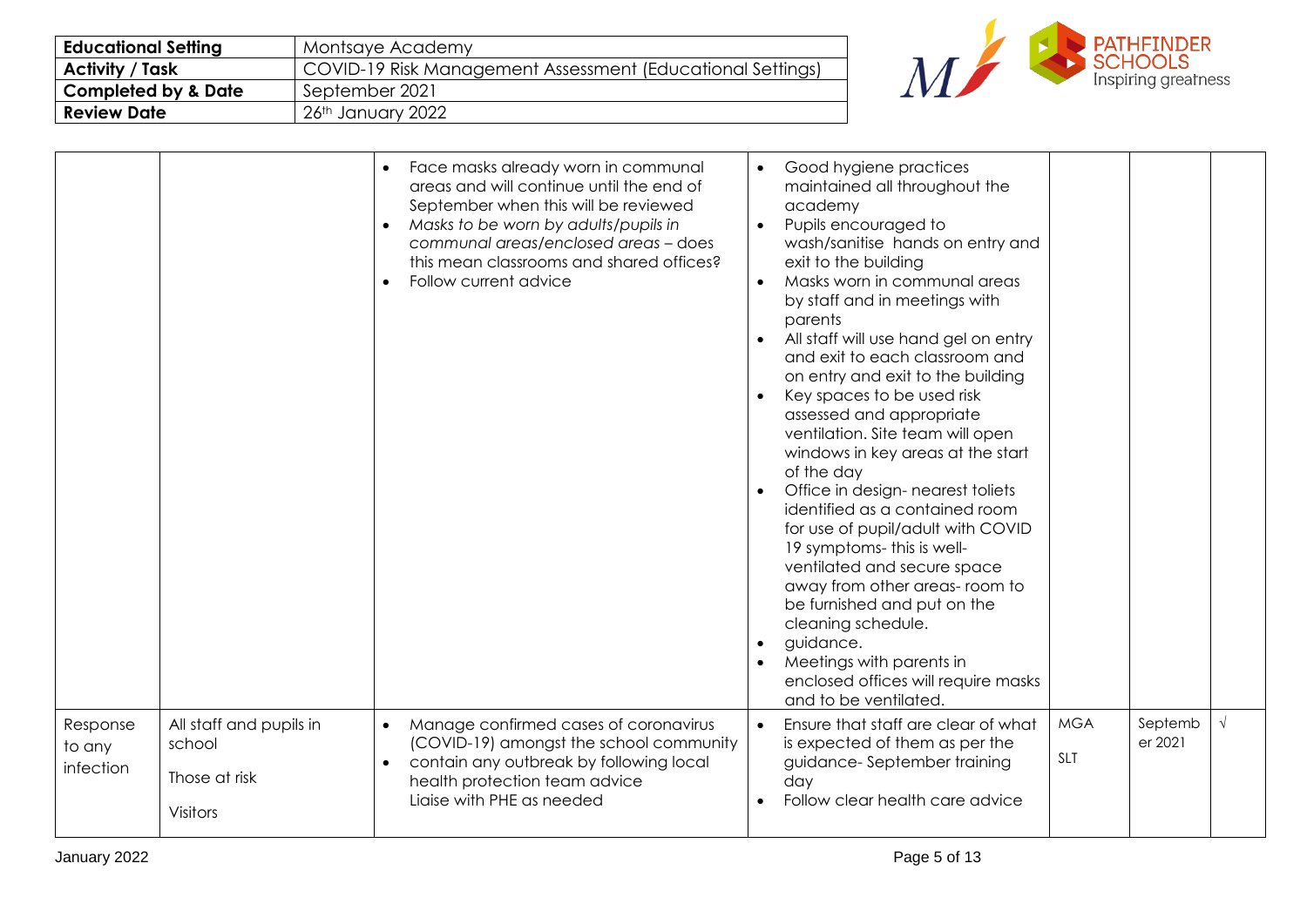| <b>Educational Setting</b>     | Montsaye Academy                                           |
|--------------------------------|------------------------------------------------------------|
| <b>Activity / Task</b>         | COVID-19 Risk Management Assessment (Educational Settings) |
| <b>Completed by &amp; Date</b> | September 2021                                             |
| <b>Review Date</b>             | 26th January 2022                                          |



<span id="page-5-0"></span>

|                                                                         |                                                                                                                                     | All staff aware of what to do if they are<br>$\bullet$<br>displaying symptoms<br>Clear plan in place to manage response to<br>infection which is timely and rapid<br>Visitor checks on arrival to school<br>Regular parental reminders                                                                                                                                                                                                                                                                                                                                                                                                       | Home testing kits given out to staff<br>and information to be shared if<br>test positive<br>Engage with PHE in the event of a<br>$\bullet$<br>suspected outbreak<br>Ensure all pupils are briefed as<br>$\bullet$<br>well regarding expectations if<br>they are displaying symptoms<br>New guidance to be shared with<br>all staff and pupils |                           |                               |            |
|-------------------------------------------------------------------------|-------------------------------------------------------------------------------------------------------------------------------------|----------------------------------------------------------------------------------------------------------------------------------------------------------------------------------------------------------------------------------------------------------------------------------------------------------------------------------------------------------------------------------------------------------------------------------------------------------------------------------------------------------------------------------------------------------------------------------------------------------------------------------------------|-----------------------------------------------------------------------------------------------------------------------------------------------------------------------------------------------------------------------------------------------------------------------------------------------------------------------------------------------|---------------------------|-------------------------------|------------|
| Managem<br>ent<br>outbreak<br>plan                                      | All affected                                                                                                                        | In the event of a local outbreak, the PHE<br>$\bullet$<br>health protection team or local authority<br>may advise a school or number of schools<br>to close temporarily to help control<br>transmission.<br>Timeline and plan in place for local<br>outbreak<br>Ensure all key stakeholders are informed<br>On line learning plan is in place in the event<br>of closure or partial closure<br>Plan for remote learning in place for all<br>pupils<br>Arrangements for key worker pupils and<br>$\bullet$<br>vulnerable pupils in place as in previous<br>lockdowns<br>Follow advice regarding local lockdowns<br>Work with PHE as necessary | Follow trust management<br>$\bullet$<br>Outbreak-Manage<br>ment-Plan-PS Dec 2<br>Year 7 need to be made aware of<br>remote plan and training on teams<br>All pupils to access ICT policy and<br>reminded of teams access and<br>training                                                                                                      | <b>MGA</b><br>ABU/GB<br>A | Ongoing<br>Septemb<br>er 2021 | $\sqrt{ }$ |
| Cleaning is<br>insufficient<br>to prevent<br>the spread<br>of the virus | All staff and pupils who<br>are on site if good<br>cleaning practices are<br>not in place and DFE<br>guidelines are not<br>followed | Deep clean to take place in August 2021<br>$\bullet$<br>prior to pupils and staff returning to school<br>More frequent cleaning procedures should<br>$\bullet$<br>be in place across the site, particularly in<br>communal areas and at touch points<br>including:                                                                                                                                                                                                                                                                                                                                                                           | Ensure that all cleaning practices are<br>maintained consistently                                                                                                                                                                                                                                                                             | RH/ST                     | Ongoing                       |            |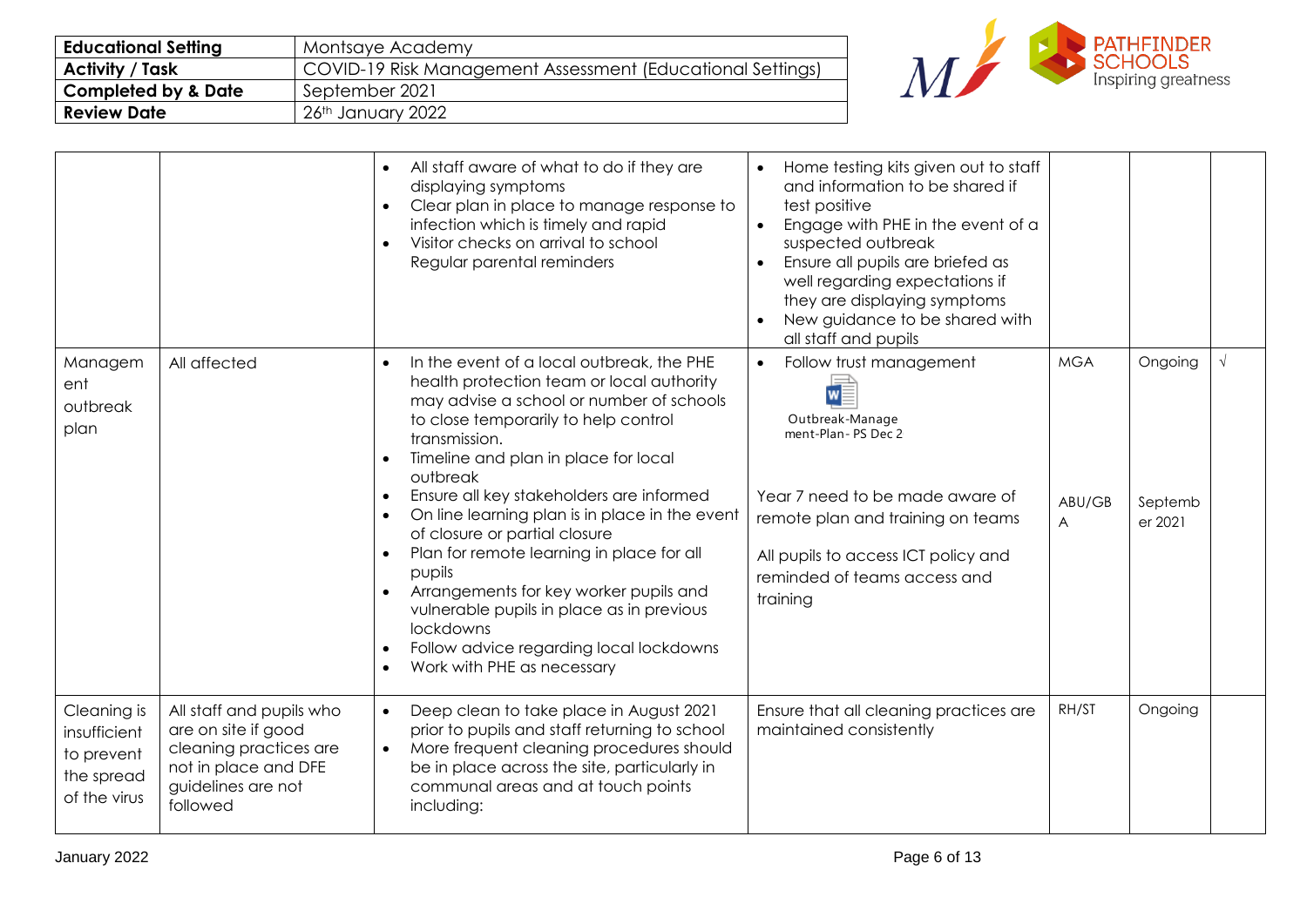| <b>Educational Setting</b>     | Montsaye Academy                                           |
|--------------------------------|------------------------------------------------------------|
| <b>Activity / Task</b>         | COVID-19 Risk Management Assessment (Educational Settings) |
| <b>Completed by &amp; Date</b> | September 2021                                             |
| <b>Review Date</b>             | 26th January 2022                                          |



| Enhanced<br>Cleaning and site staff<br>Taps and washing facilities,<br>$\bullet$<br>Toilet flush and seats,<br>who may be exposed<br>$\bullet$<br>cleaning<br>Door handles and push plates,<br>$\bullet$<br>procedures<br>Handrails on staircases and corridors,<br>$\bullet$<br>are not<br>Lift and hoist controls,<br>$\bullet$<br>completed<br>Parents and visitors if<br>Machinery and equipment controls<br>$\bullet$<br>external surfaces-door<br>All areas used for eating must be thoroughly<br>$\bullet$<br>handles etc. are not<br>cleaned at the end of each break,<br>cleaned<br>including chairs, door handles, vending<br>machines and payment devices,<br>Telephone equipment,<br>$\bullet$<br>Keyboards, photocopiers and other office<br>$\bullet$<br>equipment, classroom desks and chairs.<br>If you have been informed that someone<br>has tested positive with covid-19 or is<br>displaying symptoms then any area/room<br>they have accessed should be deep<br>cleaned. Design office opposite the toliets<br>identified as an isolation room.<br>Ensure the COSHH risk assessment for<br>$\bullet$<br>cleaning/site activities has identified the<br>correct process and PPE to be worn.<br>Training provided on how to dispose of PPE<br>safely.<br>All cleaning staff should follow deep clean<br>$\bullet$<br>checklist if a confirmed case of Covid 19<br>has been identified.<br>Cleaning team in daily as part of normal<br>$\bullet$<br>working pattern and enhanced cleaning of<br>restaurant and café as well as high tariff<br>areas throughout the day |  |  |  |  |
|------------------------------------------------------------------------------------------------------------------------------------------------------------------------------------------------------------------------------------------------------------------------------------------------------------------------------------------------------------------------------------------------------------------------------------------------------------------------------------------------------------------------------------------------------------------------------------------------------------------------------------------------------------------------------------------------------------------------------------------------------------------------------------------------------------------------------------------------------------------------------------------------------------------------------------------------------------------------------------------------------------------------------------------------------------------------------------------------------------------------------------------------------------------------------------------------------------------------------------------------------------------------------------------------------------------------------------------------------------------------------------------------------------------------------------------------------------------------------------------------------------------------------------------------------------------------------------------|--|--|--|--|
|------------------------------------------------------------------------------------------------------------------------------------------------------------------------------------------------------------------------------------------------------------------------------------------------------------------------------------------------------------------------------------------------------------------------------------------------------------------------------------------------------------------------------------------------------------------------------------------------------------------------------------------------------------------------------------------------------------------------------------------------------------------------------------------------------------------------------------------------------------------------------------------------------------------------------------------------------------------------------------------------------------------------------------------------------------------------------------------------------------------------------------------------------------------------------------------------------------------------------------------------------------------------------------------------------------------------------------------------------------------------------------------------------------------------------------------------------------------------------------------------------------------------------------------------------------------------------------------|--|--|--|--|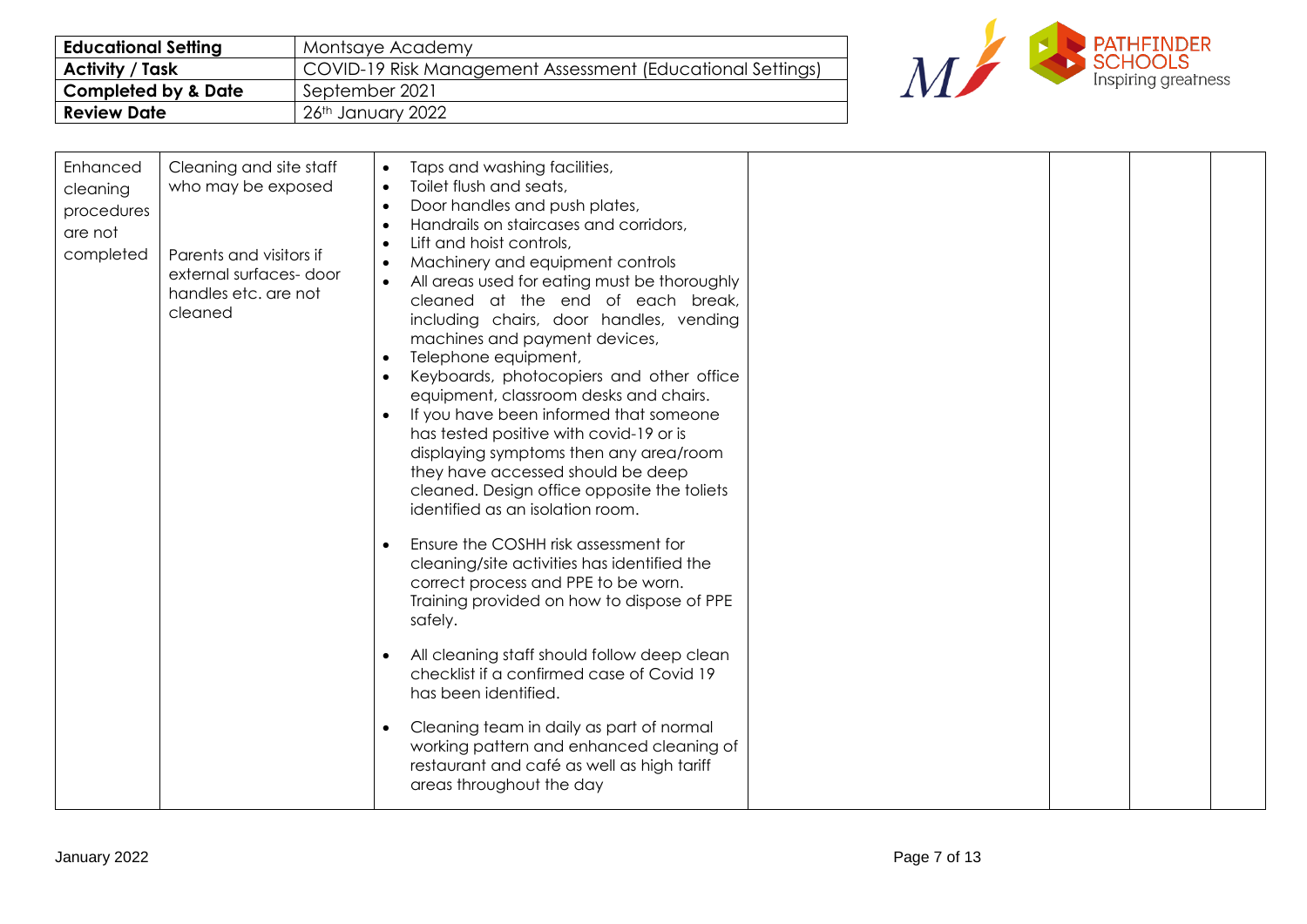| <b>Educational Setting</b>     | Montsaye Academy                                           |
|--------------------------------|------------------------------------------------------------|
| <b>Activity / Task</b>         | COVID-19 Risk Management Assessment (Educational Settings) |
| <b>Completed by &amp; Date</b> | September 2021                                             |
| <b>Review Date</b>             | 26th January 2022                                          |



|       |                                               | Chairs wiped down after use in restaurant<br>$\bullet$<br>and cafe. Particularly after lunch and<br>break                                                                                                                                                                                                                                                                                                                                                                                                                                                                             |                                                                          |                                               |         |  |
|-------|-----------------------------------------------|---------------------------------------------------------------------------------------------------------------------------------------------------------------------------------------------------------------------------------------------------------------------------------------------------------------------------------------------------------------------------------------------------------------------------------------------------------------------------------------------------------------------------------------------------------------------------------------|--------------------------------------------------------------------------|-----------------------------------------------|---------|--|
|       |                                               | Deep clean of all used spaces after use<br>$\bullet$                                                                                                                                                                                                                                                                                                                                                                                                                                                                                                                                  |                                                                          |                                               |         |  |
|       |                                               | Cleaning stations in every area that is being<br>$\bullet$<br>used with hand gel (70%+ alcohol content)<br>tissues and wipes (effective against viruses<br>to be topped up daily).                                                                                                                                                                                                                                                                                                                                                                                                    |                                                                          |                                               |         |  |
|       |                                               | All water dispensers in use for pupils and<br>$\bullet$<br>wiped down after each pod has used<br>them, they will be encouraged to bring in<br>their own water and equipment (Parents<br>informed that no equipment would be<br>provided). This maintained to prevent cross<br>contamination.                                                                                                                                                                                                                                                                                          |                                                                          |                                               |         |  |
|       |                                               | Staff to also be encouraged to do the<br>$\bullet$<br>above and this will be part of the staff<br>guidance.                                                                                                                                                                                                                                                                                                                                                                                                                                                                           |                                                                          |                                               |         |  |
| Waste | Those emptying rubbish-<br>cleaners/site team | Staff to ensure they wear protective gloves<br>$\bullet$<br>and or wash hands immediately after<br>carrying out this activity.<br>Appropriate protective wear for this<br>$\bullet$<br>activity.<br>Bins in key areas to be cleaned at part of<br>$\bullet$<br>cleaning schedule.<br>Bins regularly cleaned as part of the<br>$\bullet$<br>cleaning COVID-19 cleaning schedule<br>including shredded paper bins.<br>Any waste associated with COVID-19<br>needs to be stored remotely for 72 hours prior<br>to being disposed-double bagged etc. in<br>clinical bags before disposal. | To continue to ensure that waste<br>management complies with<br>guidance | <b>RH</b><br>Site<br>team<br>Cleaning<br>team | Ongoing |  |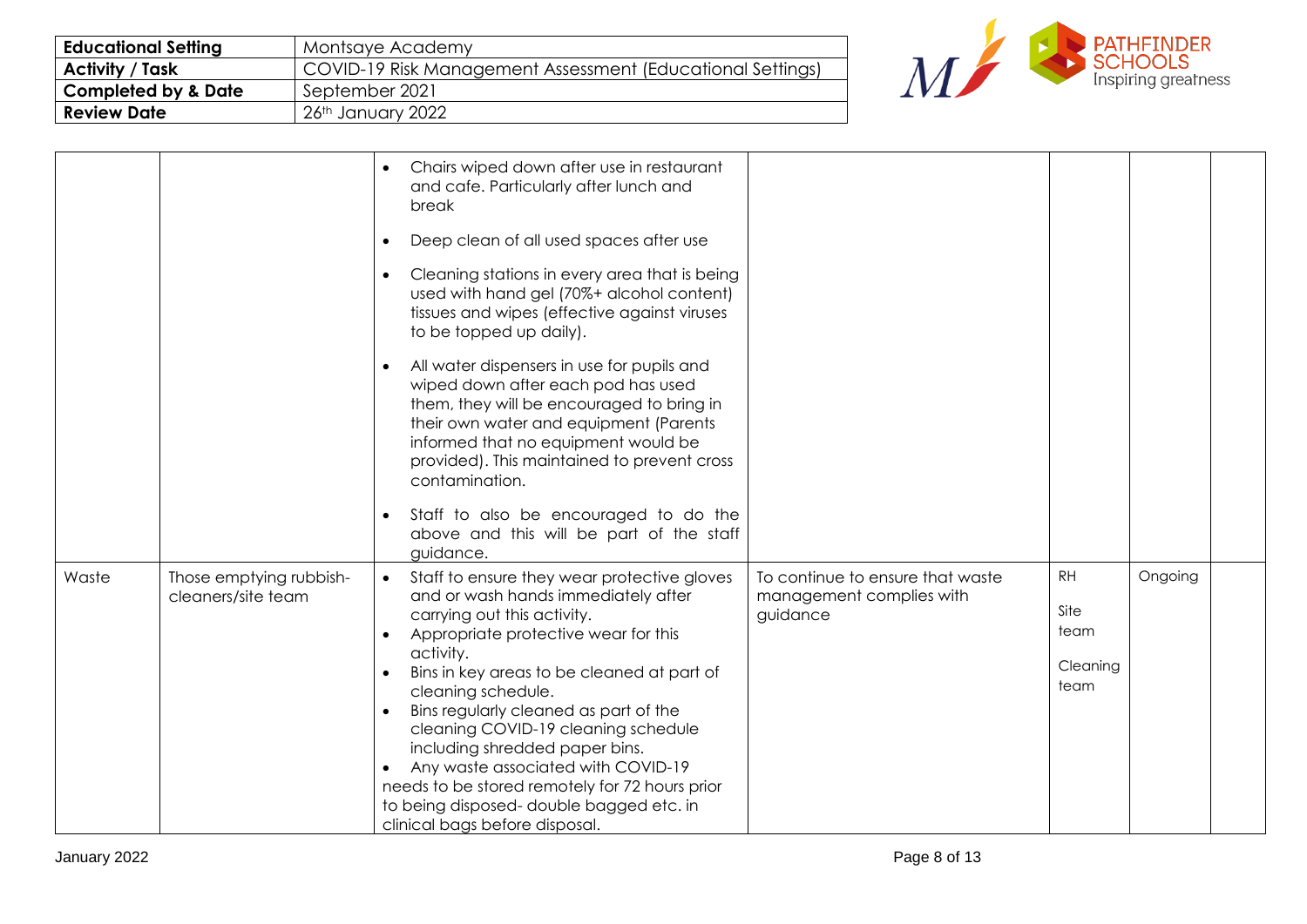| <b>Educational Setting</b>     | Montsaye Academy                                           |
|--------------------------------|------------------------------------------------------------|
| <b>Activity / Task</b>         | COVID-19 Risk Management Assessment (Educational Settings) |
| <b>Completed by &amp; Date</b> | September 2021                                             |
| <b>Review Date</b>             | 26th January 2022                                          |



|                                                                         |                                                                                                  | Disinfection as appropriate<br>$\bullet$                                                                                                                                                                                                                                                                                                                                                                                                                                                                                |                                                                                                                                                                                                                             |                 |                                                 |
|-------------------------------------------------------------------------|--------------------------------------------------------------------------------------------------|-------------------------------------------------------------------------------------------------------------------------------------------------------------------------------------------------------------------------------------------------------------------------------------------------------------------------------------------------------------------------------------------------------------------------------------------------------------------------------------------------------------------------|-----------------------------------------------------------------------------------------------------------------------------------------------------------------------------------------------------------------------------|-----------------|-------------------------------------------------|
| Poor<br>hygiene<br>infection<br>control                                 | All staff, visitors and pupils<br>using the building<br><b>Visitors</b>                          | The school has a suitable supply of soap<br>$\bullet$<br>and access to water for washing hands.<br>Appropriate controls are in place to ensure<br>$\bullet$<br>the suitable sanitisation of pupil's hands<br>following breaks, before meals and<br>following the use of toilets.<br>Computer screens will have a<br>$\bullet$<br>safety/hygiene reminder on them<br>Allocated windows and doors to remain<br>open to aid ventilation<br>Site to open communal windows to aid<br>$\bullet$<br>ventilation in these areas | Ensure that staff are clear about<br>ventilation expectations from<br>September 2021<br>Ensure that pupils are clear about the<br>above and take individual<br>responsibility for getting rid of their<br>own rubbish/waste | All             | Septemb<br>er<br>training<br>day and<br>ongoing |
| Lack of or<br>incorrect<br>use of PPE                                   | Those dealing with a<br>confirmed case<br>A shortage of PPE                                      | Training provided for correct PPE<br>$\bullet$<br>Check stock regularly to ensure that we<br>$\bullet$<br>have a supply<br>Double bagged and disposed of after use<br>$\bullet$                                                                                                                                                                                                                                                                                                                                         | <b>NA</b>                                                                                                                                                                                                                   | First<br>aiders | Ongoing<br>$\alpha$ s<br>needed                 |
| Colleagues<br>not<br>complying<br>with the<br><b>Risk</b><br>Assessment | All staff, visitors and pupils<br>in the academy                                                 | Expectations clear to staff at all key points<br>$\bullet$<br>Code of conduct for staff<br>Access to school counselling service<br>Individual support as required through HR<br>$\bullet$<br>(LPF)<br>Open door policy (SLT)                                                                                                                                                                                                                                                                                            |                                                                                                                                                                                                                             |                 |                                                 |
| Emotional<br>well-being/<br>staff and<br>pupils                         | Those affected adversely<br>by the pandemic<br>Staff who have concerns<br>about their own health | Pastoral support for pupils-signposted as<br>$\bullet$<br>needed and agency support if required<br>Support signposted for parents-through<br>$\bullet$<br>weekly newsletter<br>Open door policy as above<br>$\bullet$<br>Counselling service for staff<br>$\bullet$                                                                                                                                                                                                                                                     | Monitor as appropriate throughout<br>the year                                                                                                                                                                               | <b>LPF</b>      | Ongoing<br>and as<br>support is<br>needed       |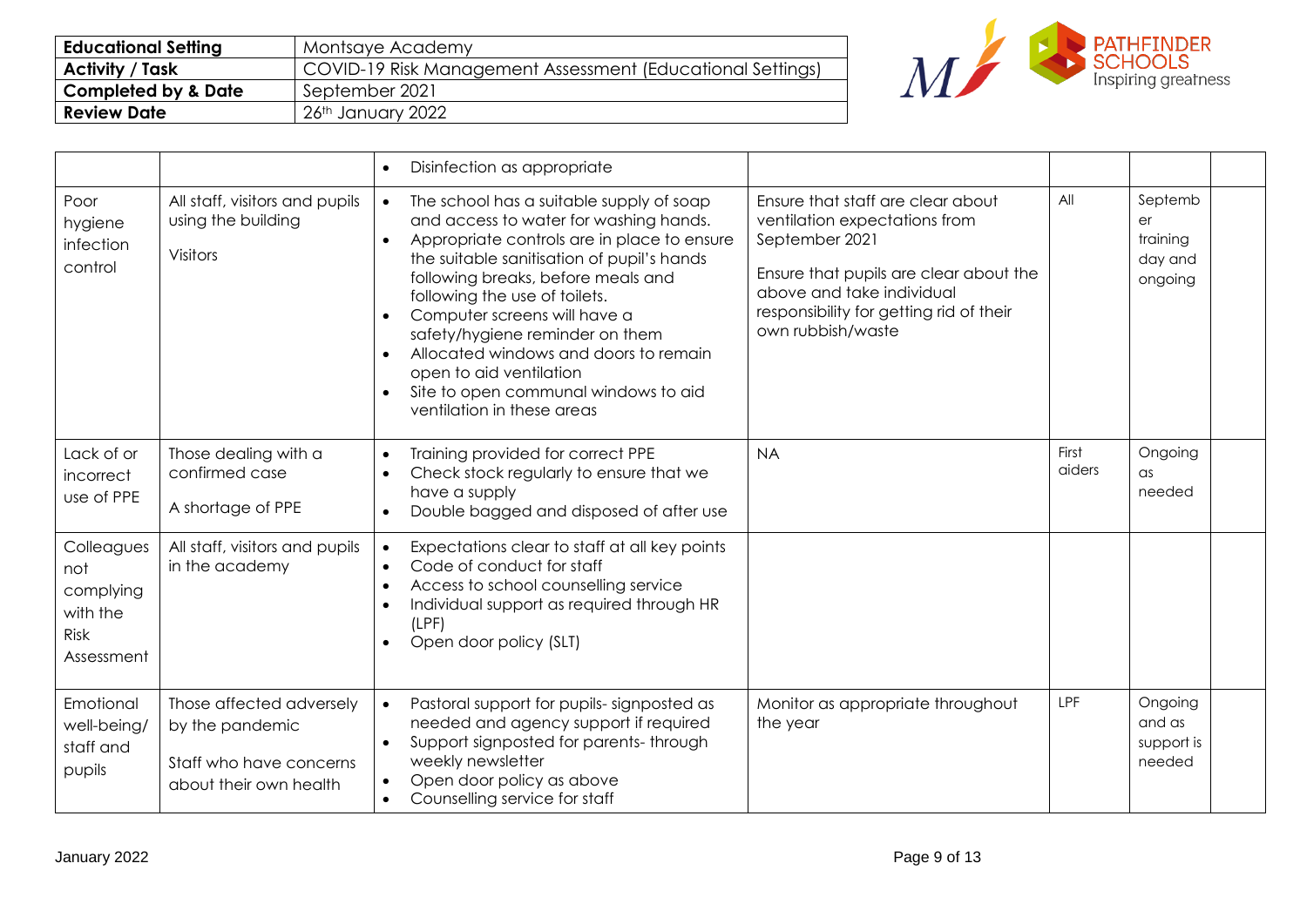| <b>Educational Setting</b>     | Montsaye Academy                                           |
|--------------------------------|------------------------------------------------------------|
| <b>Activity / Task</b>         | COVID-19 Risk Management Assessment (Educational Settings) |
| <b>Completed by &amp; Date</b> | September 2021                                             |
| <b>Review Date</b>             | 26th January 2022                                          |



|                                                                    |                                                                                                                 | Communication regular and timely with<br>$\bullet$<br>staff to allow time for questions and share<br>concerns<br>$\bullet$                                                                                                                                                                                                                                                                                                                                                                                                                                                                                                  |                                                                                                                                                      |                                            |         |            |
|--------------------------------------------------------------------|-----------------------------------------------------------------------------------------------------------------|-----------------------------------------------------------------------------------------------------------------------------------------------------------------------------------------------------------------------------------------------------------------------------------------------------------------------------------------------------------------------------------------------------------------------------------------------------------------------------------------------------------------------------------------------------------------------------------------------------------------------------|------------------------------------------------------------------------------------------------------------------------------------------------------|--------------------------------------------|---------|------------|
| Managing<br>staff<br>shortage as<br>a result of<br>the<br>pandemic | All pupils<br>Operational teams-with<br>day-to-day responsibility<br>of managing key<br>functions of the school | Assess teaching requirements early in the<br>morning<br>Cover in house where possible with COVER<br>$\bullet$<br>supervisors/staff with some timetable<br>flexibility/SLT<br>Opportunity if can be accommodated for<br>$\bullet$<br>staff to remote work if this is a possibility<br>Key leaders in areas affected to plan for<br>$\bullet$<br>curriculum delivery<br>Remote learning plan in place<br>Assessment of availability of staff for all<br>$\bullet$<br>activities during the school day, including<br>break and lunchtimes<br>The extent to which existing planning,<br>schemes of work will need to be adapted | Monitor regularly                                                                                                                                    | GBA/LPF                                    | Ongoing | $\sqrt{ }$ |
| Remote<br>learning                                                 | Inappropriate behaviour<br>Data breach<br>Actions which do not<br>comply with our policy<br>and procedure       | To ensure ease of access for all pupils-<br>training provided as needed<br>Remote learning is in place and has<br>taken place well with very few issues<br>Headsets available to use                                                                                                                                                                                                                                                                                                                                                                                                                                        | New pupils are given guidance and<br>teams protocols shared as well as<br>policy and guidance<br>All new staff to be trained as well in<br>September | GBA/AB<br>U                                |         | $\sqrt{ }$ |
| Lunchtime<br>Catering<br>facilities                                | All staff and pupils<br>Catering staff<br>Lunch time supervisors                                                | From September lunchtimes will follow this<br>pattern in order to mitigate risk of transmission:<br>Split areas for each year group<br>Year 7 & 8 - café<br>$\bullet$<br>Years 9-11-restaurant<br>$\bullet$<br>Packed lunches key stage 3 in the GYM<br>$\bullet$                                                                                                                                                                                                                                                                                                                                                           | To monitor daily<br>Appropriate changes have been<br>made to the lunch time rota                                                                     | Lunch<br>time<br>team<br>and duty<br>staff | Daily   |            |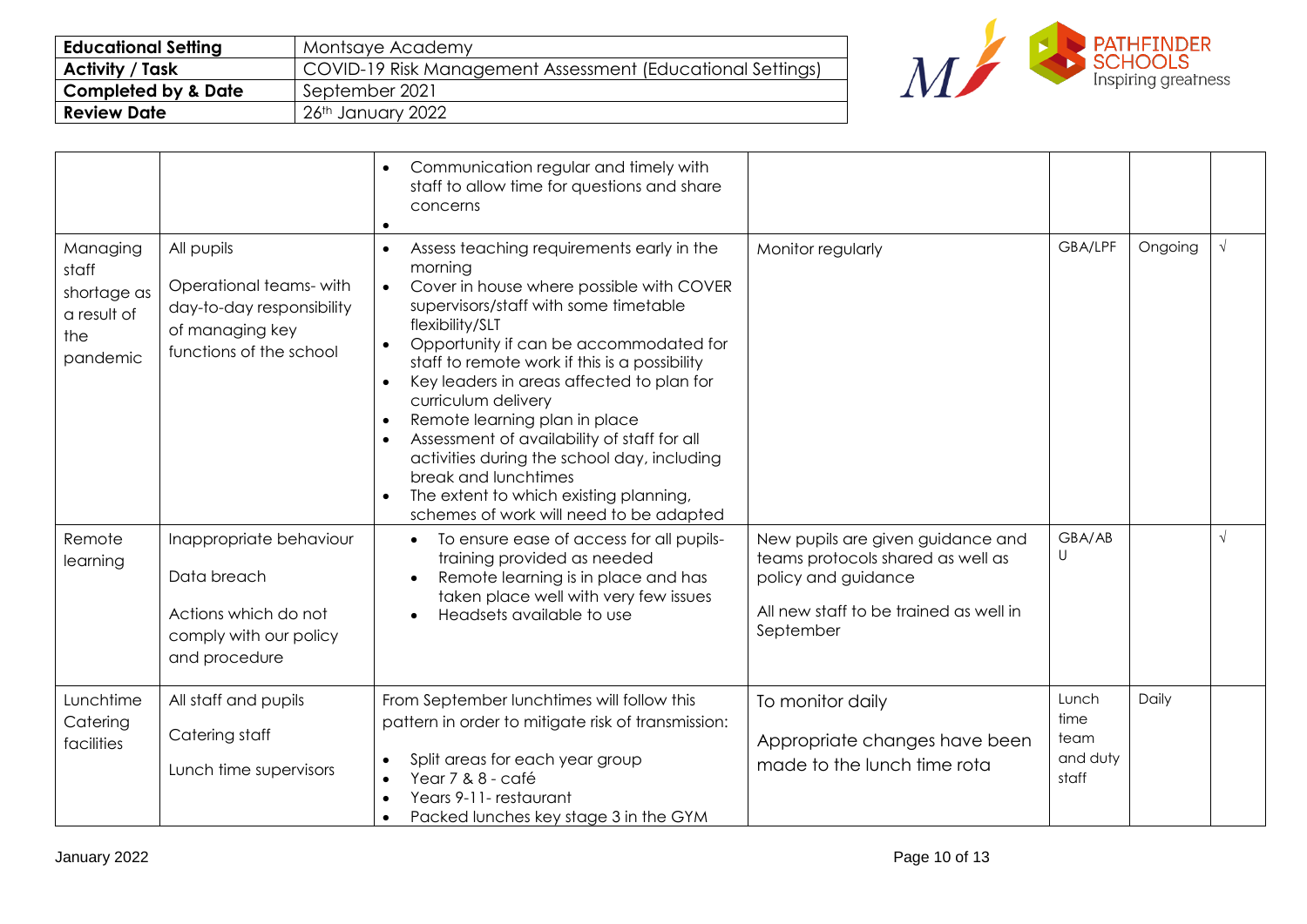| <b>Educational Setting</b>     | Montsaye Academy                                           |
|--------------------------------|------------------------------------------------------------|
| <b>Activity / Task</b>         | COVID-19 Risk Management Assessment (Educational Settings) |
| <b>Completed by &amp; Date</b> | September 2021                                             |
| <b>Review Date</b>             | $26th$ January 2022                                        |



|                                                                                              |                                | Outdoor spaces linked to eating spaces-<br>$\bullet$<br>pupils will remain in these areas and follow<br>the one way system to their lessons<br>Areas cleaned regularly during lunchtime;<br>supervisors and cleaners on hand to do this.<br>Staff encouraged to eat in key spaces to<br>$\bullet$<br>support the management of the site<br>Pupils/staff to wash hands/sanitise after<br>$\bullet$<br>eating, hand gel will be provided in all<br>department areas and around site<br>Use of radios to ensure spaces are all clear. |                                                                                                        |            |              |  |
|----------------------------------------------------------------------------------------------|--------------------------------|------------------------------------------------------------------------------------------------------------------------------------------------------------------------------------------------------------------------------------------------------------------------------------------------------------------------------------------------------------------------------------------------------------------------------------------------------------------------------------------------------------------------------------|--------------------------------------------------------------------------------------------------------|------------|--------------|--|
| New strain<br>of Covid 19<br>detected<br>and<br>suspected<br>to be more<br>transmissibl<br>e | All pupils, staff and visitors | RA and Management outbreak plan                                                                                                                                                                                                                                                                                                                                                                                                                                                                                                    | Follow government public<br>health guidance as necessary<br>Work alongside PHE and<br>Pathfinder trust | <b>MGA</b> | As<br>needed |  |

#### **Useful Guidance**

- Guidance for full opening: schools can be found [here](https://www.gov.uk/government/publications/actions-for-schools-during-the-coronavirus-outbreak/guidance-for-full-opening-schools)
- Conducting a SEND risk assessment during the coronavirus outbreak guidance can be found [here](https://www.gov.uk/government/publications/coronavirus-covid-19-send-risk-assessment-guidance)
- Actions for early years and childcare providers during the coronavirus outbreak can be found [here](https://www.gov.uk/government/publications/coronavirus-covid-19-early-years-and-childcare-closures/coronavirus-covid-19-early-years-and-childcare-closures)
- Safe working in education, childcare and children's social care settings, including the use of personal protective equipment (PPE) can be found [here](https://www.gov.uk/government/publications/safe-working-in-education-childcare-and-childrens-social-care/safe-working-in-education-childcare-and-childrens-social-care-settings-including-the-use-of-personal-protective-equipment-ppe)

### **General staff and pupil advice on limiting the spread of coronavirus in the Educational Setting**

Government advice is clear PPE, including facemasks should be taken into account where employees could be put at risk. The use of such PPE does not replace or reduce the need to follow the government guidance in relation to hygiene practices

Frequently clean and disinfect objects and surfaces that are touched regularly, using your recommended cleaning products.

- Wash your hands with soap and water often do this for at least 20 seconds.
- Use hand sanitiser gel if soap and water are not available.
- Staff and Pupils should wash and sanitise their hands regularly thoughout the day.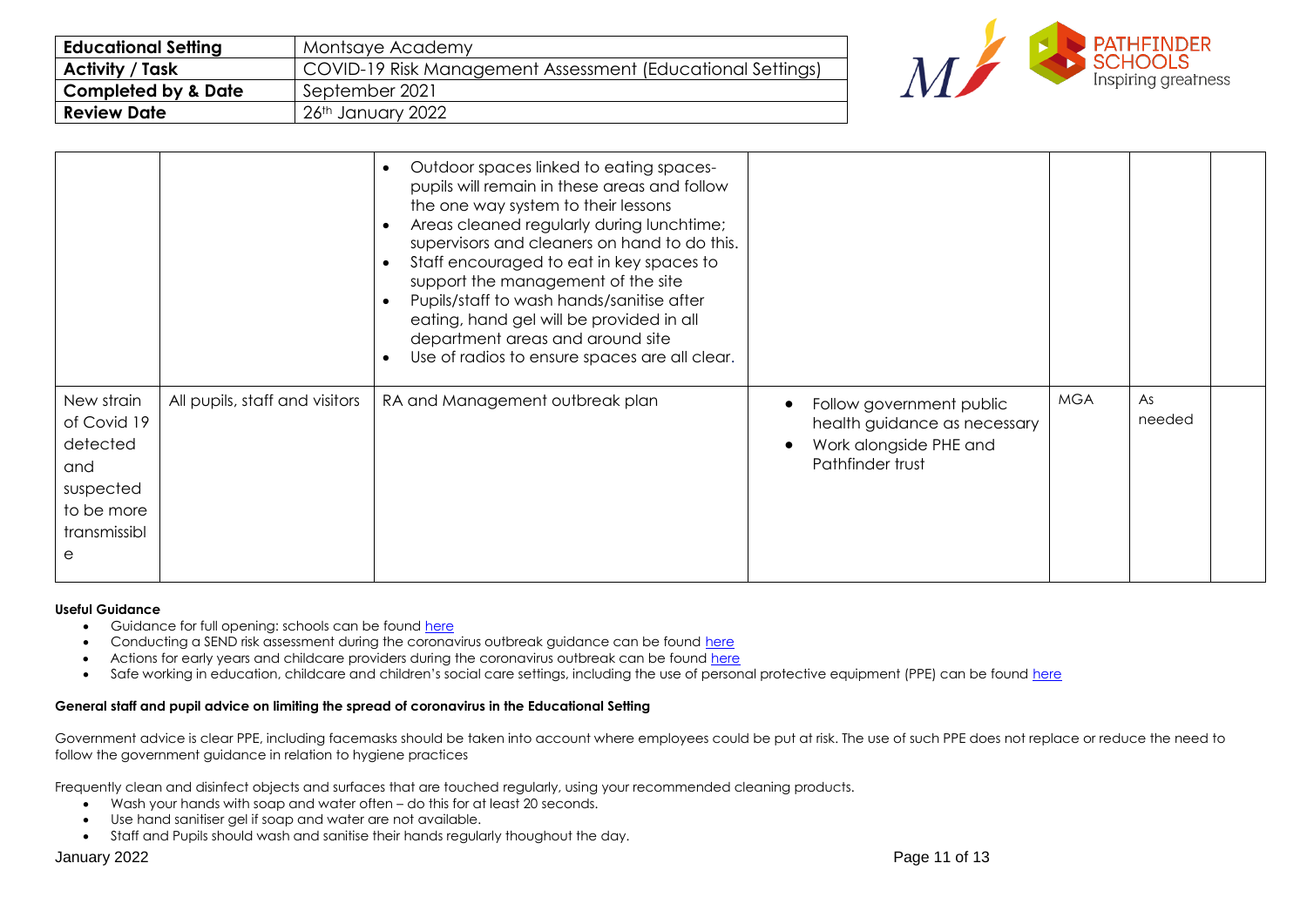| <b>Educational Setting</b>     | Montsaye Academy                                           |
|--------------------------------|------------------------------------------------------------|
| <b>Activity / Task</b>         | COVID-19 Risk Management Assessment (Educational Settings) |
| <b>Completed by &amp; Date</b> | September 2021                                             |
| <b>Review Date</b>             | 26th January 2022                                          |



- Cover mouth and nose with a tissue or a sleeve (not hands) when you cough or sneeze.
- Put used tissues in the bin immediately and wash your hands afterwards.

**Appendix 1: One way system throughout the school to maintain movement around site:**